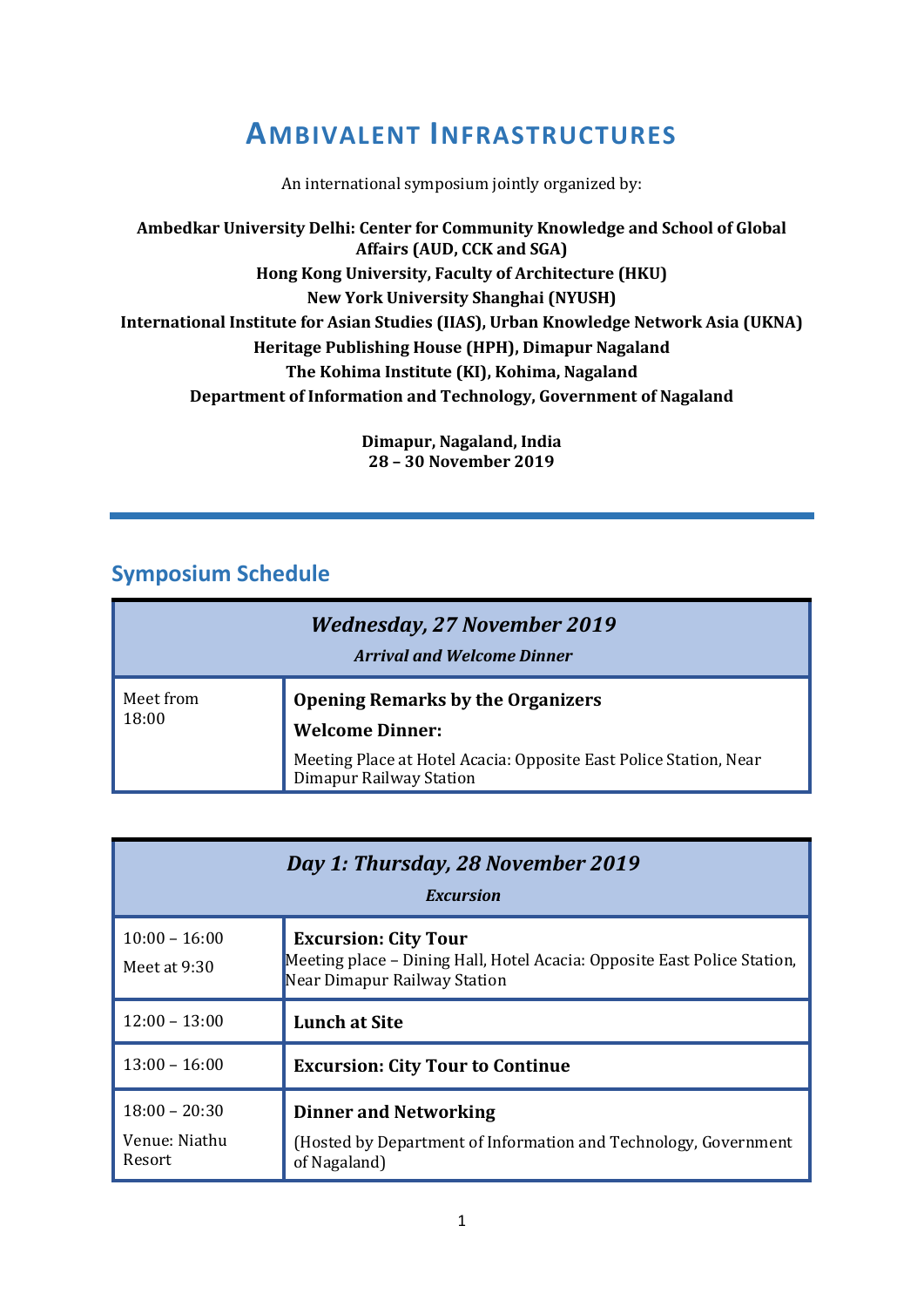| Day 2: Friday, 29 November 2019<br><b>First Keynote Speech, Two Panels</b><br>Venue: Conference Hall, Hotel Acacia |                                                                                                                                                          |  |
|--------------------------------------------------------------------------------------------------------------------|----------------------------------------------------------------------------------------------------------------------------------------------------------|--|
| $8:30 - 9:00$                                                                                                      | <b>Symposium Registration</b>                                                                                                                            |  |
| $9:00 - 10:00$                                                                                                     | <b>Inaugural Session (Lovitoli Jimo, AUD)</b><br>Welcome Speech by Chief Minister / Parliamentary Secretary, Nagaland<br>Speeches by IIAS, AUD, HPH & KI |  |
| $10:00 - 11:00$                                                                                                    | First Keynote Speech: Dr. Kekhrie Yhome (The Kohima<br>Institute)<br>Chair: Surajit Sarkar, Coordinator, Centre for Community Knowledge,<br><b>AUD</b>   |  |
| $11:00 - 11:15$                                                                                                    | <b>Tea/Coffee</b>                                                                                                                                        |  |
| $11:15 - 13:30$                                                                                                    | Panel 1: Rethinking Himalayan Infrastructures                                                                                                            |  |
| $13:30 - 14:30$<br>Venue: Hotel Acacia                                                                             | <b>Buffet Lunch</b>                                                                                                                                      |  |
| $14:30 - 17:00$                                                                                                    | <b>Panel 2: Transnational Approaches to Infrastructure</b>                                                                                               |  |
| $17:00 - 17:15$                                                                                                    | Tea/Coffee                                                                                                                                               |  |
| 19:00<br>Venue: Hotel Acacia                                                                                       | <b>Dinner for Symposium Presenters and Organizers</b>                                                                                                    |  |
| Day 3: Saturday, 30 November 2019<br><b>Second Keynote Speech, Three Panels</b>                                    |                                                                                                                                                          |  |
| 9:30-10:30                                                                                                         | Second Keynote Speech (to be confirmed)<br>Dr Chayan Vaddhanaphuti (Chiang Mai University, Thailand)<br>Chair: Dr Paul Rabé                              |  |
| 10:30-10:45                                                                                                        | <b>Tea/Coffee</b>                                                                                                                                        |  |
| $10:45 - 12:45$                                                                                                    | Panel 3: Experiencing Infrastructure                                                                                                                     |  |
| $12:45 - 13:30$                                                                                                    | <b>Buffet Lunch</b>                                                                                                                                      |  |